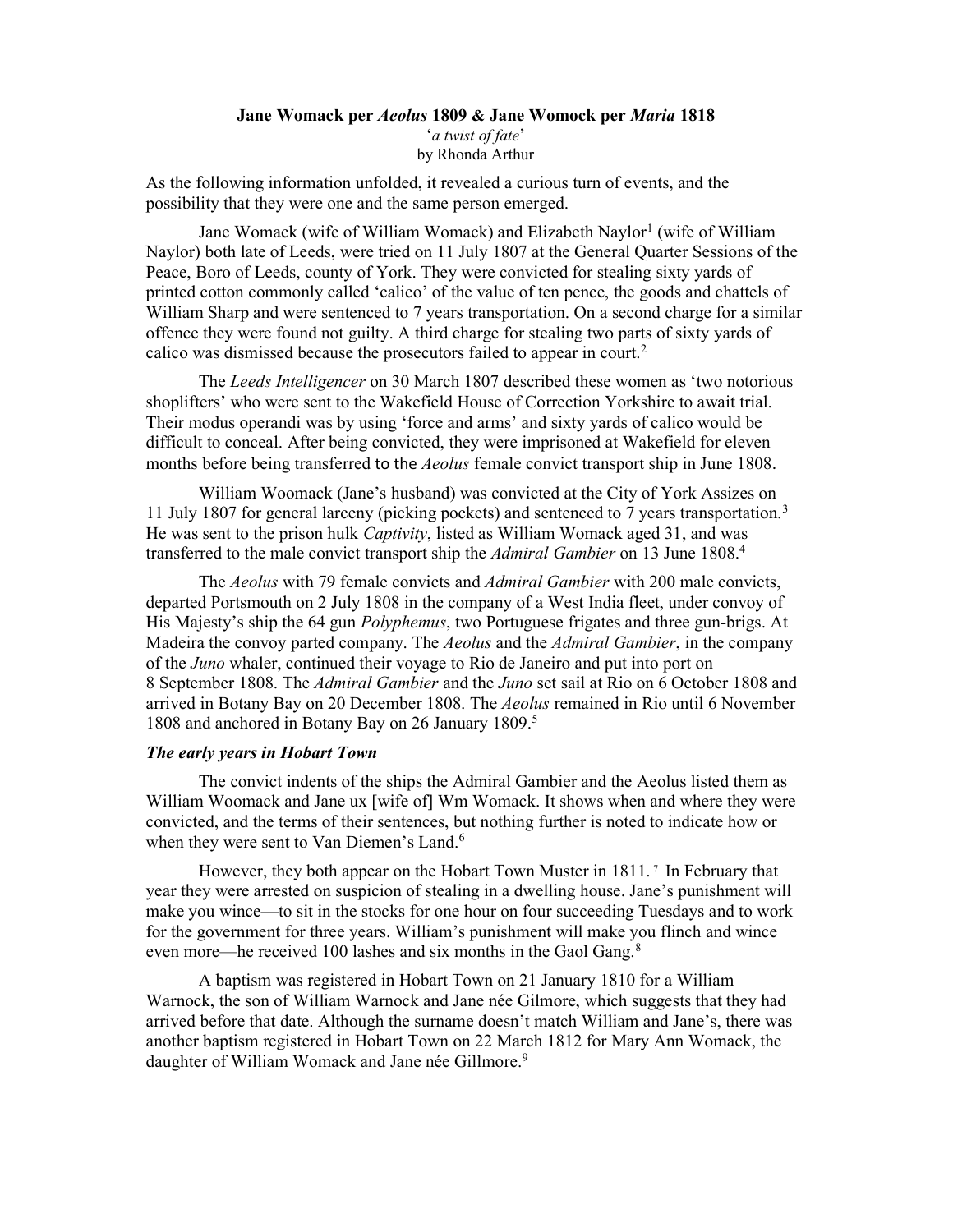#### Jane Womack née Gilmore/Gillmore – likely to be her first offence

 Jane Gilmore was tried with a Mary Smith at the York Assizes in August 1802 and they were found guilty of grand larceny for stealing printed calicoes. Jane's sentencing was adjourned until a jury of matrons was impanelled and they concluded that she was 'quick with child'. Jane was then sentenced to death and respited for a plea on the sentence to be heard at the next assizes. The presiding judge at that hearing granted Jane a reprieve and her sentence was commuted to imprisonment for two years.<sup>10</sup>

 Jane Gillmore was sent to the Wakefield House of Correction Yorkshire on 13 June 1803. On her admission she was described as aged 33, 5 feet 4 inches (162 cm) tall, brown hair, blue eyes and a fresh complexion. Her description is a good fit with Jane Womack's, though she was also noted as being 'indifferent'.<sup>11</sup> No record was found of her confinement after being sent to prison and she was discharged on 12 June 1805.

 A baptism was registered for Jane Gilmore at St Oswalds Oswestry Shropshire on 12 July 1772.<sup>12</sup> A marriage was registered in Shropshire on 3 April 1791 of Jane Gilmore and John Kelly.<sup>13</sup> It is possible that she could be Jane Kelly [née Gilmore] aged 34 who married William Womack, chapman [an itinerate dealer or hawker], aged 33 at Leeds St Peter Yorkshire on 27 December 1805.<sup>14</sup>

 In historical records Shropshire is described as the 'county of Salop' and Shrewsbury as the 'town of Salop'.<sup>15</sup>

#### William Womack – likely to be his first offence

 William Womack's surname and birth year were often inconsistent and caution is required to say with any certainty that this was his first offence. However, research shows that William Womack resided in the vicinity of Yorkshire and therefore he is likely to be the same person.

 A baptism was registered for William, son of William Womack, on 25 November 1774, at St John the Baptist Church Royston.<sup>16</sup> The family were living in Notton, a small village and civil parish in the City of Wakefield West Yorkshire England. The village of Notton is approximately 1.6 km from Royston and 8 km from the centre of Wakefield.<sup>17</sup>

On 6 November 1787, a William Womack, late of Halton in the county of York, labourer, was tried at the Leeds Quarter Sessions, Boro of Leeds, county of York. He was convicted for stealing one silk handkerchief of the value of ten pence, the goods and chattels of Edward Reeve, at Leeds. He was sentenced to confinement in a solitary cell for three months at the Wakefield House of Correction Yorkshire.<sup>18</sup> Halton is a district of east Leeds West Yorkshire and is approximately 35 km north of Notton.<sup>19</sup>

### Leaving the colony

 Jane Womack was free by servitude on 11 April 1814 and received a certificate of freedom in March the following year. A letter from the Secretary's Office Sydney to Lieutenant Governor Davey, Hobart Town, dated 13 March 1815 enclosed their certificates,  $\cdot$  ... namely Wm Womack, per ship *Admiral Gambier* ... and Jane (wife of Wm) Womack, per  $Aeolus$   $\ldots$ <sup>20</sup>

 Shortly after receiving a certificate of freedom, William Womack, yeoman, signed his mark appointing William Holsgrove of Hobart Town a power of attorney to settle his affairs, and stated that he was 'deserting the settlement'. In July 1815 he sold his house and premises in Elizabeth Street Hobart Town and assigned his lease from the Crown to Joseph Wright, a wheelwright, for the sum of £110 sterling.<sup>21</sup>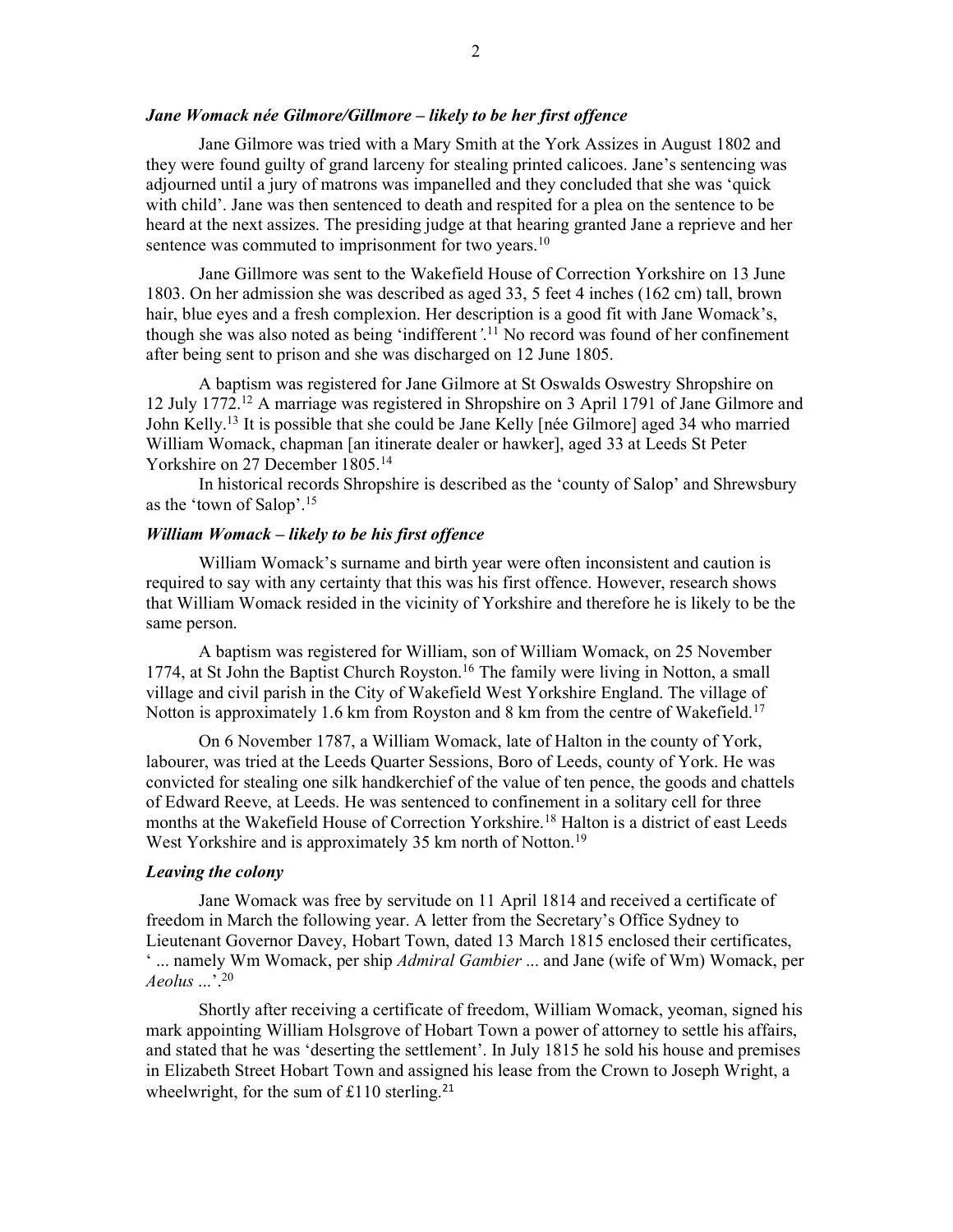William and Jane Womack's return to England has not been substantiated, but a Memorial of the Sheriffs for London and Middlesex to Lord Hawkesbury, his Majesty's Principle Secretary of State, presents an interesting conjecture of returning to England.

 The Memorial was printed in Freeman's Journal on 8 October 1808 and could relate to the female convicts on board the *Aeolus*.<sup>22</sup>

 '... the Sheriffs of London have this day received, through the keeper of Newgate, an order to deliver on board a ship, bound for New South Wales thirty-nine female convicts, subjected by the law to a transportation beyond the seas for the term of seven years ...'

The point of their appeal for the female convicts who were transported for seven years, was that no provision had ever been made to return them to their homeland at the expiration of their sentences. It effectively meant that they were being separated from their families for the remainder of their lives, and thereby caused long-suffering and misery, than being sentenced to death.

The Sheriffs pleaded that:

'Perhaps a full consideration of the subject may lead the government to charter some of the ships which convey convicts out to Botany Bay, to bring back those who have suffered the term of their banishment, and who may choose to return; ... '

 This was unlikely to have been put into effect for the female convicts on board the Aeolus but William Womack was now in receipt of funds which would cover the cost of their passage back to England.

 Nothing further is known of Jane and William Womack in Van Diemen's Land and no further records in Hobart Town were found of their two children, William and Mary Ann.

#### History repeating itself

 It was early 1817 that Jane and William Womock make an appearance in court at Shrewsbury county of Salop and it seemed that they had returned to old habits.

Jane Womock was tried at Shrewsbury Lent Assizes county of Salop on 19 March 1817. She was convicted of 'larceny &c from a shop' and sentenced to death. No transcript of the trial was found but history appeared to be repeating itself. Jane Womock and Jane Gilmore had both been sentenced to death.

 Jane Womock's sentence was obviously commuted as she was sentenced to 14 years transportation. Her husband William Womock was also tried that day at the same court and convicted of receiving stolen goods. He was sentenced to 14 years transportation.<sup>23</sup>

Their surnames are hereinafter spelt as they appear in the records.

 In October 1817, William Woomock embarked on the Batavia 1818, transporting 220 male convicts and landed in Port Jackson on 5 April 1818. On 14 April 1818 he was sent to the Government Factory at Parramatta for distribution listed as William Womack.<sup>24</sup> His convict indent lists him as William Womock born in Yorkshire, aged 44, a hawkster [sic:read hawker].<sup>25</sup>

 On 27 March 1818, Jane Womock and her unnamed child, embarked on the Maria 1818, transporting 126 female convicts, and landed in Port Jackson on 7 September 1818. Jane was aged 47, born about 1771, tried at Salop, and was a housekeeper.<sup>26</sup> During the voyage Jane suffered from general sickness in the stomach and was treated over three days with calomel and salts.<sup>27</sup> There are no case notes for her child. The ship's muster lists Jane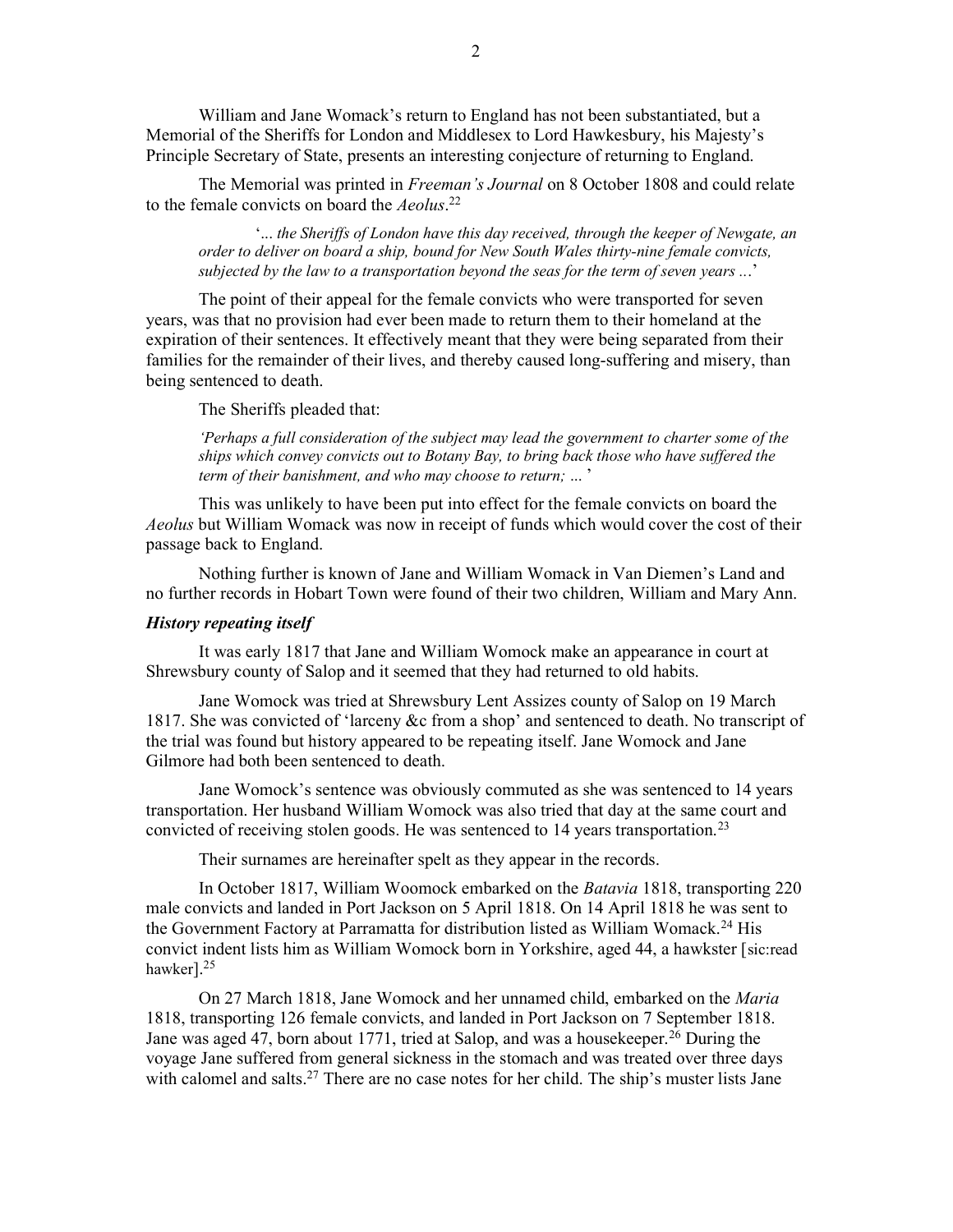Womack's name alongside 'a girl aged 7 years' and it is fair to say that this girl is her daughter, Mary Ann Womack, who was baptised in Hobart Town in 1812.<sup>28</sup>

## At Parramatta, New South Wales

The Musters of 1821, 1822 and 1825 show that Jane was at the Government Factory Parramatta, and was listed as 'Jane Womack', 'Jane Woomack wife of Wm Woomock Parramatta', and 'Jane Womack wife of Wm Womock Parramatta', respectively.<sup>29</sup>

 On 30 November 1821 William Whomack was recommended for a mitigation of his sentence by the Superintendent of Government Works, Richard Rouse. William was overseer of the woodcutters and had been employed for three years under his charge as '... Overseer of The Gaol Gang and Dam.<sup>30</sup> Unfortunately, things took a turn for the worse on 9 March 1822 when William Womack was charged with failing to attend the Church muster the previous Sunday morning and was fined  $5/-$ .<sup>31</sup> On 6 April 1822 he was dismissed from his office as overseer. 32

William Womock was granted a ticket of leave on 3 November 1825.<sup>33</sup> A testimony as to his character had been submitted on 26 March 1825, signed by a senior chaplain and others, professing that he had not been convicted of any crime or misdemeanour in the colony, and that he was '... an honest, solid and industrious character having served faithfully in Government employ at Parramatta since April 1818 ...'.<sup>34</sup>

 William Womack, 'holding a ticket of leave' was brought before the Parramatta Police on 16 August 1826, '... to answer for his daughter, having on her person a gown, sworn to by Mrs Reynolds of Sydney, as one stolen from her clothes-line, in Pitt Street ...'. He was remanded to stand trial at the quarter sessions, though no record of the outcome has been found.<sup>35</sup> His daughter's name or age wasn't mentioned but she would have been a minor if her parent was held accountable for the misdemeanour. William and Jane Womack's daughter Mary Ann would have been aged 15.

### The final years

 William Womock received a certificate of freedom on 28 March 1831. It records that he was born in 1772 in Leeds Yorkshire, a labourer, 5 feet 8 inches (173 cm) tall, dark brown to grey hair, hazel eyes and a ruddy complexion.<sup>36</sup> Two years later, a William Warmack died in New South Wales, aged 64. It is probable that he is William Womack but the image was unavailable and cannot be substantiated.<sup>37</sup>

 Jane Womock received her certificate of freedom on the same date as William. It records that she was born in 1770 in Shropshire, a housekeeper, 5 feet 3 inches (160 cm) tall, brown to grey hair, grey eyes and a sallow complexion.<sup>38</sup>

 A Jane Womac died in 1846, aged 76 in Cobbitty Narellan NSW, but the image was not available and cannot be substantiated. However, her birth year is the same as Jane Womock and Jane Gilmore and therefore she is more than likely to be Jane Womack.<sup>39</sup>

 Jane Womack on her admission to the Wakefield House of Correction in 1807, was 5 feet 4 inches (162 cm) tall, brown hair, grey eyes and a fresh complexion.<sup>40</sup> Jane Gilmore, on her admission to Wakefield in 1803, was 5 feet 4 inches (162 cm) tall, brown hair, blue eyes (easily mistaken for grey) and a fresh complexion. The vicissitudes of life had taken their toll and Jane Womock now stooped with age and her hair turning grey, by a twist of fate, had been transported twice.

-----------------------------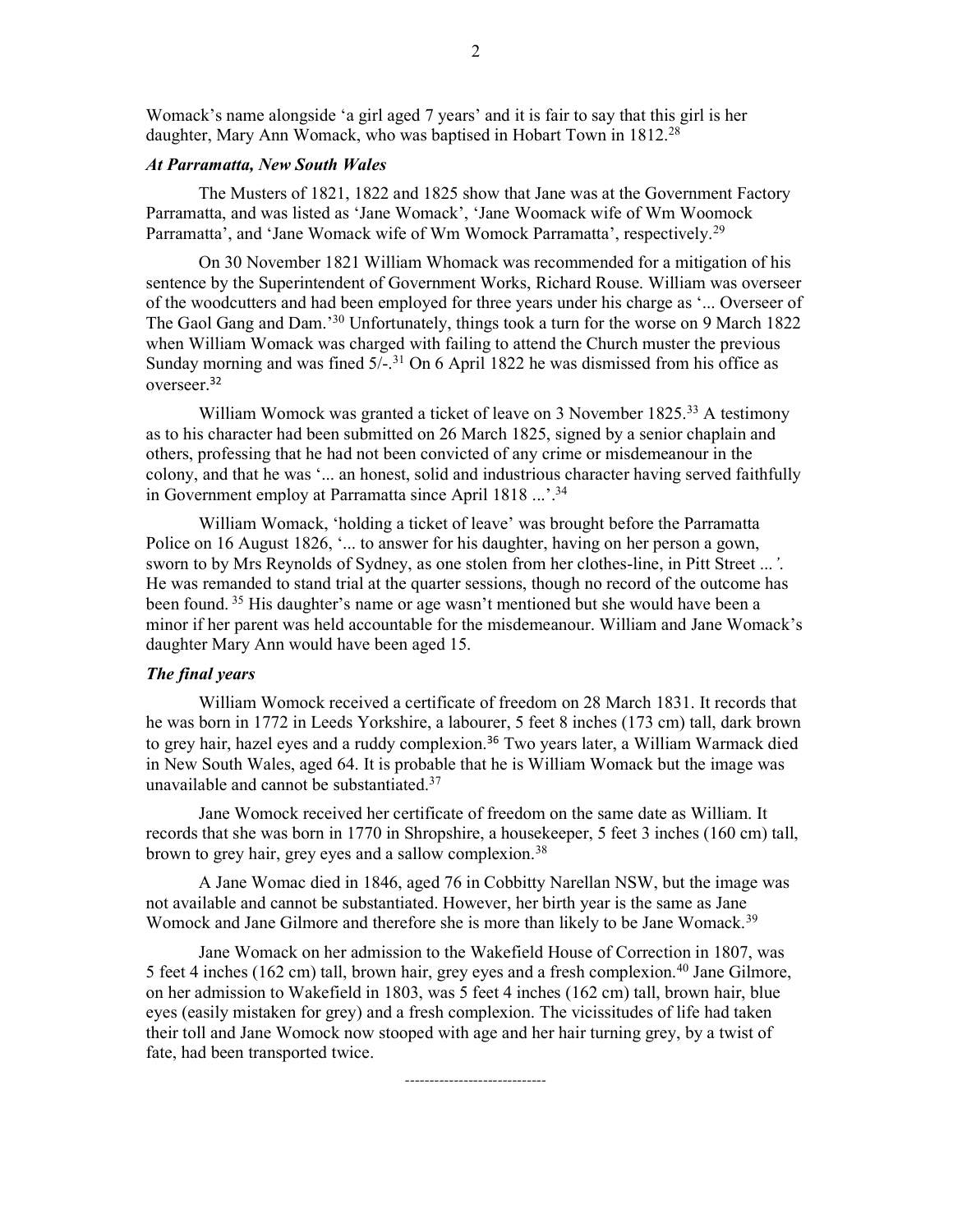Notes:

Mary Kelly (born 10 Feb 1792) baptism 26 Feb 1792 at St Oswalds Oswestry Shropshire, Eng, daughter of John and Jane Kelly. FHL Film No 1701314 Reference I :item 5v SRO3965/5 Ancestry.com – the image was unavailable.

Joseph Womack (born 13 Apr 1806) baptism 19 June 1806 at Leeds St Peter Yorkshire, Eng., father William Womack of Marsh Lane. Joseph Womack died aged 11 weeks. West Yorkshire Eng, Church of England Reg 1512-1812, West Yorkshire – Archive Service. Wakefield, Yorkshire Eng Yorkshire Parish Records. Ancestry.com

Mary Ann Womack married Henry Maddox in 1829 at St Phillips Church of England Sydney NSW and two children were born, namely, Frederick J in 1835, and Elizabeth in 1837. BDM NSW V1829 4595 3B, 308/1835 V183530819, 235/1837 V183723521 –the images are unavailable. However, further research could not prove conclusively a familial connexion of Mary Ann Maddox née Womack to William and Jane Womack.

Sources 1

 $\overline{a}$ 

- Elizabeth Naylor received an absolute pardon on 16 October 1810 no 87, SRO NSW, Card Index to Letters Received, Colonial Secretary, Reel 601, Roll 125. Ancestry.com.
- $\overline{2}$ Yorkshire, England, QS Records, 1637-1914, Ref C11.8. Ancestry.com.
- 3 England & Wales Criminal Register 1791-1892, Class HO27, piece 3, p267. Ancestry.com.
- 4 Home Office: Convict Prison Hulks: Registers and Letter Books, Class: HO9, piece 8. Ancestry.com.
- 5 Aeolus convict ship https://www.jenwilletts.com/convict\_ships\_aeolus\_1899htm.
- 6 State Archives NSW, Series NRS 12188, Item [4/4004]; fiche:632. Ancestry.com.
- 7 NSW and Tas., Australia Convict Musters, 1806-1849 HO 10/42. Ancestry.com.

- $\overline{9}$  Register of baptisms RGD 32/1/1 1810/95 Hobart AOT TAHO, and Mary Ann Womack RGD 321/1 1812/231/AOT TAHO.
- 10 Leeds Intelligencer 9 Aug 1802 Vol Lp 3, Chester Chronicle 13 Aug 1802 Issue 1417 p3, Leeds Intelligencer 16 Aug 1802 Vol Lp 3, York Herald 26 Mar 1803 Issue 667, Chester Chronicle 28 Mar 1817 Issue 217 p3.
- 11 West Yorkshire, England Prison Records, 1801-1914 West Riding House of Correction Register p104. Ancestry.com.
- <sup>12</sup> Register of baptism *Church of England Parish Records*, no 1701314 Ref ID item 4 SRO 3965. Ancestry.com .<br><sup>13</sup> Peqister of mar
- <sup>13</sup><br>
Register of marriage England, Select Marriages, 1538-1973 FHL Film 1657548. Ancestry.com .<br>
Positive Register of Marriage West Verkshine Aughine Service: Verkshine Bayish Regeards No. 404, EUL Ei
- Register of Marriage West Yorkshire Archive Service; Yorkshire Parish Records No 494, FHL Film 1470339, FHL Film 1470339. Ancestry.com.
- 15 <sup>15</sup> hhtps//en.wikipedia.org/wiki/History of Shropshire.<br><sup>16</sup> Pagistor of bantism Wm Womaak, Wast Varkshire.
- Register of baptism Wm Womack, West Yorkshire Archive Service, Wakefield, Yorkshire, Eng Yorkshire Parish Records, New Reference No WDP136/1/1/5. Ancestry.com.
- 17 https://en.wikipedia.org/wiki/Notton.
- 18 Yorkshire Qtr Session Records 1637-1814 [database-on-line] Provo UT USA Ancestry.com Oper Inc 2016, p20.
- 19 hhtps://en.wikipdia.ordwiki/Halton.
- $20$ NRS 937, Reels 6004-6016, Col Sec's bundle of letters, p481. Ancestry.com.
- $21$ NRS 898, Reels 6020-6040, 6070 NSW, Aust, Col. Sec. Papers, 1788-1856 pp61-66. Ancestry.com.
- $22$ Freeman's Journal 8 October 1808, https://www.jenwilletts.com/convict\_ship aeolus\_1809.htm.
- $23$ Salop Assizes Shropshire 1817, p1012. Ancestry.com.
- $24$ NRS 937, Reels 6004-6016, p151. Ancestry.com.
- 25 <sup>25</sup> NRS 1218, Item  $\left[\frac{4}{4006}\right]$ , fiche: 639. Ancestry.com<br><sup>26</sup> I Beakes, some Australia Convict Index, 1788, 186
- <sup>26</sup> J Reakes, comp Australia, Convict Index, 1788-1868 [database on-line]. Provo UT USA Ancestry.com Oper Inc 2001.
- <sup>27</sup> Diary of Thos Prosser surgeon-super<sup>t</sup> of the *Maria* 1818, pp7,43-45, Adm101/49/1 https://www.nationalarchives.gov.uk.
- 28 <sup>28</sup> NSW, Australia, Settler & Convict Lists: 1787-1834 Class: HO 10/2. Ancestry.com.<br><sup>29</sup> State Becords Office, 1821 NSW, Australia, Settler & Convict Lists 1787-1834 Class
- <sup>29</sup> State Records Office, 1821 NSW, Australia, Settler & Convict Lists 1787-1834 Class HO10/17, 1822, Class HO 10/36 and 1825 Class HO 10/20. Ancestry.com
- 30 NRS, Reels 6041-6064,6071-6072, pp50-2. Ancestry.com.

<sup>8</sup> Entry for Jane Womack, Convict ID 131736, FCRC Female Convicts in Van Diemen's Land database, accessed 24 January 2020, https://www.femaleconvicts.org.au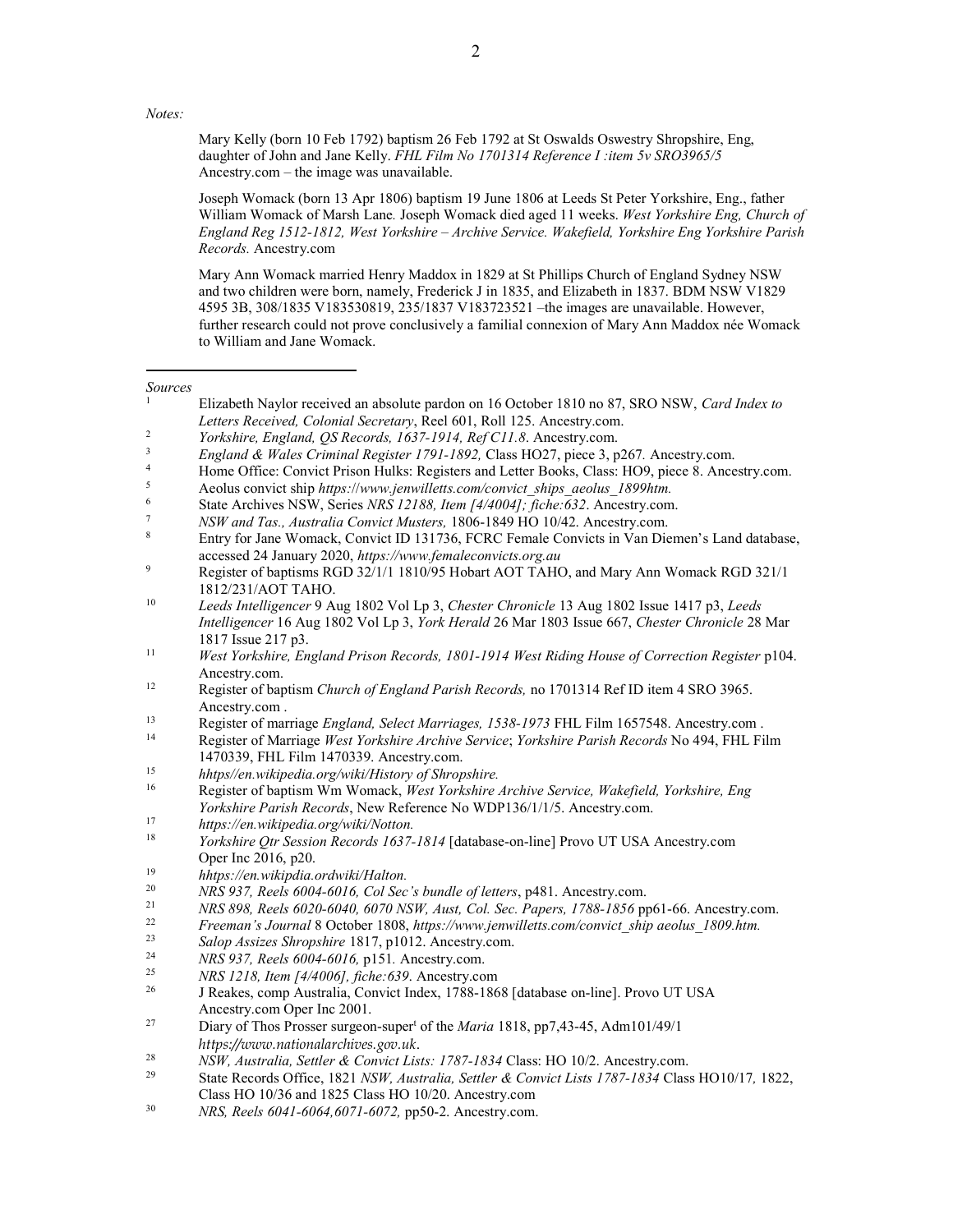- <sup>31</sup> NRS 898, Reels 6020-6040,6070, Fiche 3260-3312, p4b. Ancestry.com
- 32  $NRS 898$ , Reels 6020-4040, 6070, Fiche 3260-3312 p8. Ancestry.com.<br>  $N$  Wm Womock, ticket of leave no 541/2015 State Archives NSW, Ances
- <sup>33</sup> Wm Womock, ticket of leave no 541/2015 State Archives NSW. Ancestry.com.<br><sup>34</sup> NBS 808, Bagls 6020-6040, 6070, Ficha 3260-3312, pp136-7, Ancestry.com.
- <sup>34</sup>NRS 898, Reels 6020-6040, 6070, Fiche 3260-3312, pp136-7. Ancestry.com.
- 35  $T_{\text{th}}$  The Australian (Sydney, NSW1824-1848) Sat 26 Aug 1826 p3. Trove on-line.<br>
Wm Womock certificate of freedom no 31/217 State Archives NSW Ancestr
- <sup>36</sup> Wm Womock, certificate of freedom no 31/217 State Archives NSW. Ancestry.com.<br><sup>37</sup> Registration of death RDM NSW Vol No 395/1833 V1833395 17
- <sup>37</sup> Registration of death BDM NSW Vol No 395/1833 V1833395 17.<br><sup>38</sup> Igna Wompek, certificate of freedom no 31/216 State Archives NS.
- <sup>38</sup> Jane Womock, certificate of freedom no 31/216 State Archives NSW. Ancestry.com.<br><sup>39</sup> Registration of death BDM NSW Vol No 223/1846 V1846223 31B. Death Date 1846
- <sup>39</sup> Registration of death BDM NSW Vol No 223/1846 V1846223 31B. Death Date 1846, Cobbitty, Narellan, NSW, Australia, Death Index, 1787-1985 [database on-line] Provo, UT, USA: Ancestry.com Oper compiled from publicly available sources.
- 40 West Yorkshire, Eng Prison Records, 1801-1914 p242 [database on-line]. Provo UT, USA: Ancestry.com. Oper Inc 2014.

| COMPARISON                      |                                |                                |  |
|---------------------------------|--------------------------------|--------------------------------|--|
| Jane Womack (née                | <b>Jane Gilmore</b>            | <b>Jane Womock</b>             |  |
| Gilmore/Gillmore)               |                                | per Maria 1818                 |  |
| per Aeolus 1809                 |                                |                                |  |
| Likely to be second offence     | Likely to be first offence     | Likely to be third offence     |  |
| born: abt 1773                  | born 1770                      | born 1770                      |  |
|                                 | baptism: 1772 Shropshire       |                                |  |
| native place:                   | native place:                  | native place:                  |  |
| late of Leeds county of York    | Shropshire county of Salop.    | Shropshire                     |  |
|                                 | tried Aug 1802 York Assizes    |                                |  |
| crime: larceny, stealing calico | crime: grand larceny, stealing | crime: larceny &c from a shop  |  |
|                                 | calicoes                       |                                |  |
| tried: $11$ July $1807$         | tried: $13$ June $1803$        | tried: 19 March 1817           |  |
| General Quarter Sessions of     | <b>York Assizes</b>            | Shrewsbury Lent Assizes        |  |
| the Peace Leeds county of       |                                | county of Salop                |  |
| York                            |                                |                                |  |
| sent to Wakefield:              | sent to Wakefield:             | 7 September 1818,              |  |
| aged 34,                        | aged 33,                       | convict index:                 |  |
| 5 feet 4 inches (162 cm) tall,  | 5 feet 4 inches (162 cm) tall, | aged 47,                       |  |
| brown hair.                     | brown hair,                    | housekeeper                    |  |
| grey eyes, fresh complexion     | blue eyes, fresh complexion.   | born abt 1771                  |  |
|                                 | Released June 1805.            |                                |  |
| marriage: 27 December 1805,     | marriage: 3 April 1791,        |                                |  |
| William Womack (a chapman)      | Jane Gilmore and John Kelly    |                                |  |
| aged 33 and Jane Kelly, aged    | at Shropshire, county of       |                                |  |
| 34 at Leeds St Peter Yorkshire, | Salop                          |                                |  |
| England.                        |                                |                                |  |
| certificate of freedom:         |                                | certificate of freedom: 31/216 |  |
| 13 March 1815                   |                                | 28 March 1831,                 |  |
| Jane Womac death notice 1846    |                                | aged 61, 5 feet 3 inches       |  |
| aged 76 NSW                     |                                | $(160 \text{ cm})$ tall,       |  |
|                                 |                                | brown to grey hair, grey eyes, |  |
|                                 |                                | sallow complexion              |  |
| <b>William Womack</b>           | <b>William Womack</b>          | <b>William Womock</b>          |  |
| per Admiral Gambier 1808        |                                | per <i>Batavia</i> 1818        |  |
| Likely to be second offence     | Likely to be first offence     | Likely to be third offence     |  |
| born: $[1772-4]$                | born: unknown                  | born 1772                      |  |
|                                 | baptised: 25 Nov 1774          |                                |  |
| native place: unknown           | native place: Notton near      | native place:                  |  |
|                                 | Wakefield West Yorkshire       | Leeds Yorkshire.               |  |
| crime: general larceny (picking | crime: larceny stealing one    | crime: receiving stolen goods  |  |
| pockets)                        | silk handkerchief              |                                |  |
| tried: 11 July 1807             | tried: 6 November 1787         | tried: 19 March 1817           |  |
| City of York Assizes            | Leeds Qtr Sessions             | Shrewsbury Lent Assizes        |  |
| Yorkshire                       | county of York,                | county of Salop                |  |
|                                 |                                |                                |  |

COMPARISON